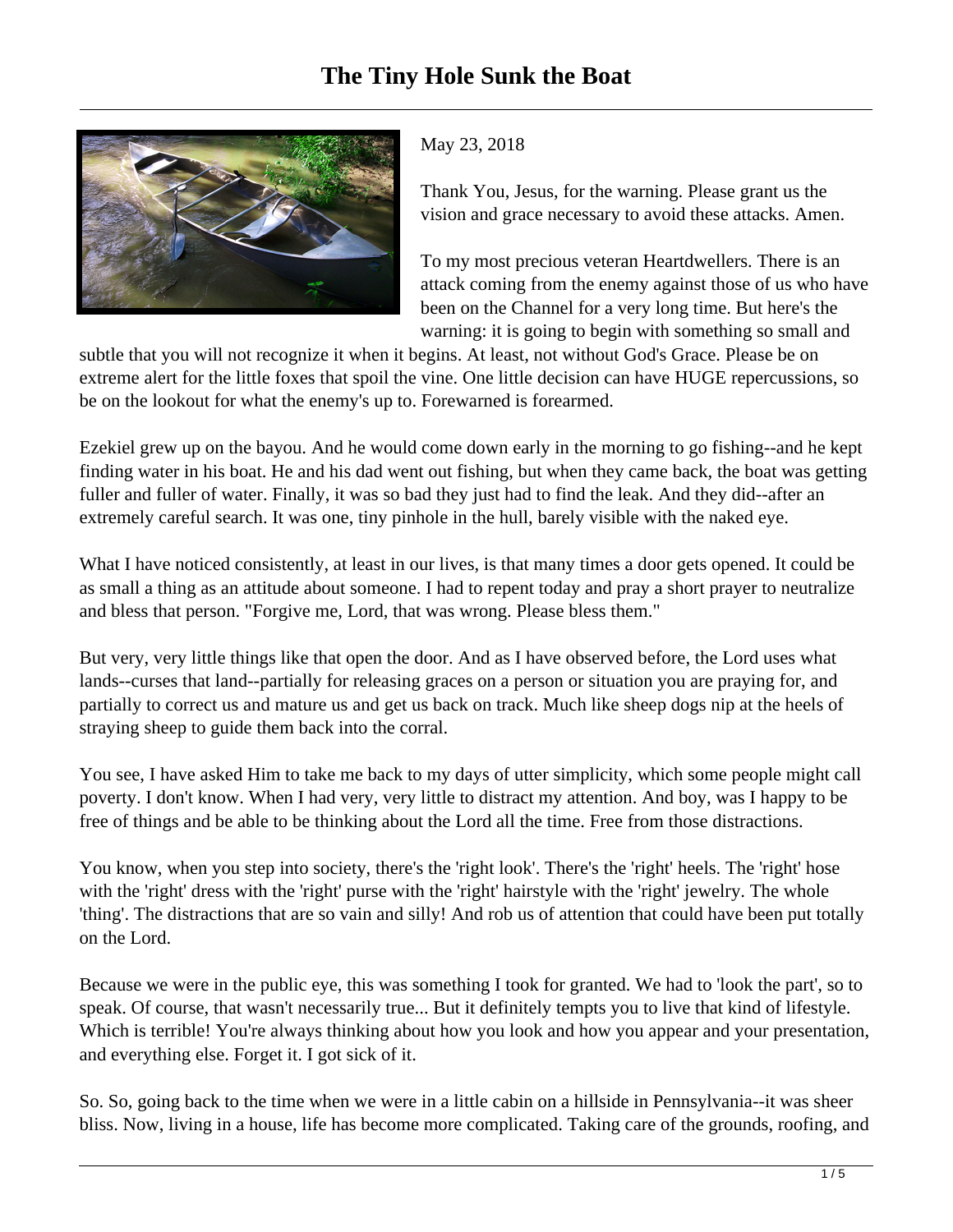myriad other things that are SO time-consuming and distracting. If I could? I'd move out! I really would. I'd find myself a trailer and live in a trailer on a secure piece of land, and not have ANYTHING to think about! But the Lord. And prayer and music. And of course, the Channel.

But the Lord has told me that this house is His provision for us. So, He wants me to cut back slowly on things that demand my attention and live free from responsibilities we so easily get hooked into by our desire to make things look "nice."

Here we go again... back to the hoodie. Episode #2: The Navy-Blue Hoodie.

So. I discovered an open door with the hoodie situation from the last message. I returned the extra one, but what I didn't understand was that the first hoodie was not God's will, either. And I expected some of the pressure and attack that was on Ezekiel to lift off when I returned that other hoodie. But it didn't.

After he was sick for three days, I began to wonder: maybe the first hoodie was wrong, too? So, I went to the Bible Promises about it and I got "Jealousy" about having it. (I really didn't want to give it up...) So, I decided to call a prayer partner and they confirmed the very same readings I was getting. Ezekiel has been under attack for three days since those hoodies came marching in the door from Amazon. The attacks began that very day!

I told the Lord, "Jesus, if you allow this to continue, there will be no more ministry for me. I can't handle the pressures of seeing him sick again, messages, correspondence... and certainly not anything left in my heart for music."

And I realized when I said it, that was exactly the point. If I could not conquer this disobedient tendency to walk the line. Walk the fence, really. And a spirit of acquisition, be it ever so small, I cannot take this flock where HE wants it to go. I realized I am quickly approaching the point of being useless to Him in the ways He wanted to use me.

Very sobering, Heartdwellers. Very sobering. And I suppose, very rewarding for my enemies to hear. But on the other hand, now that I'm sharing it with you--you're gonna be wiser than me. You're not gonna fall for it. So, in the long run, the Lord STILL wins.

I even got this Rhema card from my hundreds of rhema cards. It said, "I need you to get your flesh in line and to moderate your attachments to things, and to be ready to go where I send you unencumbered, and be the very simple and little example I need you to be."

Right... "But Lord! That hoodie was very simple, wasn't it??"

So, I have taken this warning very seriously. And ask you to pray for me each day not to back-slide into distractions from anything that would take me away from Jesus.

As a consequence of this, as soon as I repented, the attacks against Ezekiel stopped. He rose up out of bed and went right back to his music full force, just as happy as he could be.

You see, the Lord has to use hard measures with some of us who are bull-headed. He can't get our attention with a gentle check in our hearts or a tap on the shoulder; He has to really stop us dead in our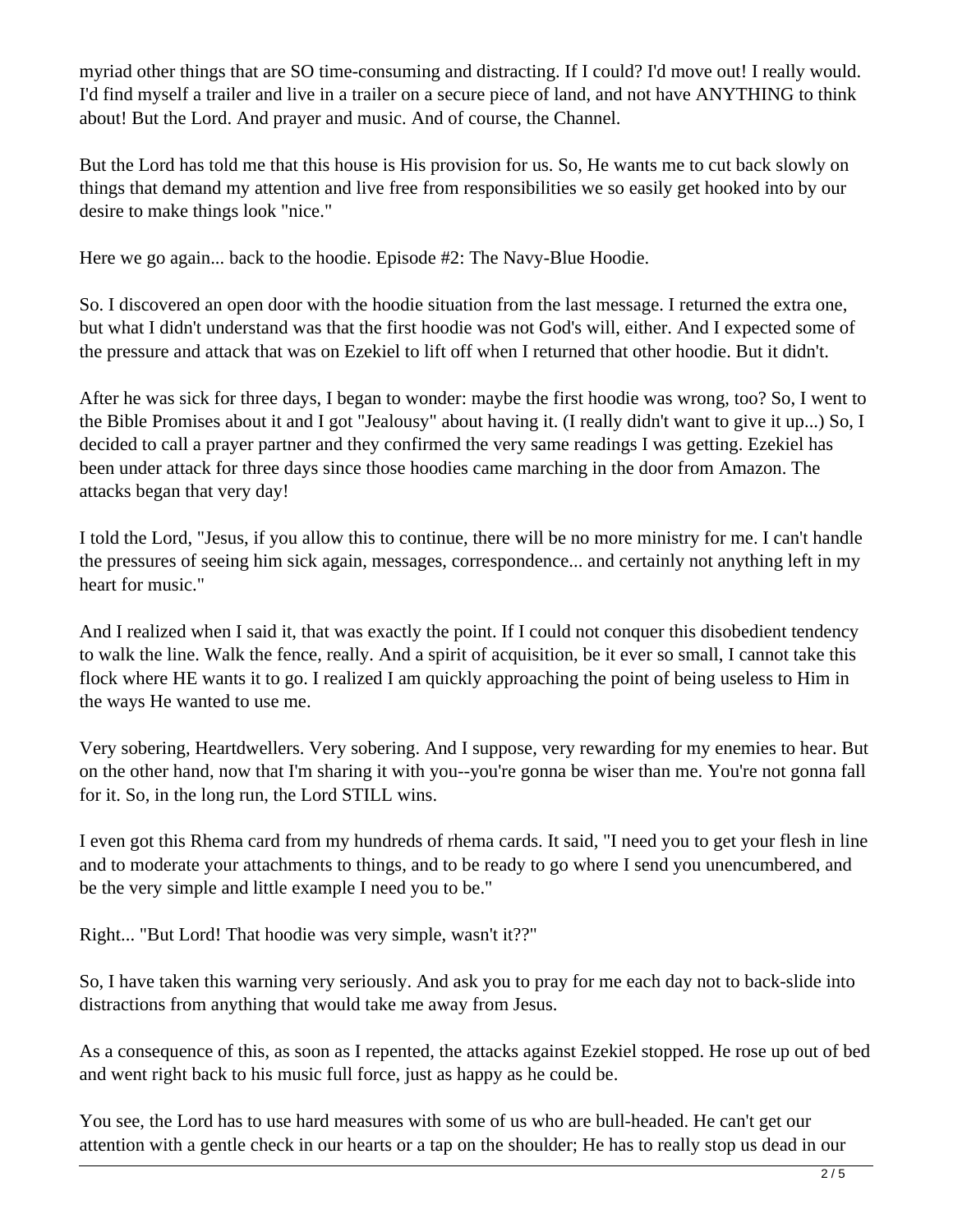tracks. Feeling awful! To get us to go deeper and look at what we could have done to open the door for curses to land.

The Lord knows I have been hamstrung when Ezekiel was sick before. Motivation goes out the window, because I hurt so badly for him. And have had so much to do to keep him well cared for. At the end of the day, NOTHING was left.

And you know? I've had some thoughts about this, too. What we should be doing for the Lord--obedience--should be coming from a place of Love. Of really extreme Love for Him. A Love that is so focused on Him that we don't want anything for ourselves. And it doesn't mean anything to us when He says 'no' about something.

A lot of us don't put in enough prayer time to get to that place with Him. And so, we don't have strength to resist temptation. That place of obedience isn't supposed to come from a place of Fear! That's the secondary way that the Lord has to resort to, with people like myself--who are stubborn and head-strong. It should come from a place of extreme Love and devotion. Knowing that if He doesn't want us to have something, it's not going to be good for us.

But in order to have that kind of a conscience, and that kind of a heart--you have to devote more and more time to Soaking prayer and Dwelling prayer. And being in His presence and worshipping Him. More and more time. And that also tends to be a real temptation when you're loaded up with things to do in the World. It steals time from that devotion.

So, we've got to be ever so careful to protect that time. And when we start to get weak and emaciated spiritually, that's when the devil closes in for the kill. He sees that we're depleted, because we've been so busy. We've *chosen* to be busy. We haven't chosen to make everybody else wait and spend the time with the Lord. And because we've chosen that, we become weakened over a period of weeks.

And I have to tell you--the devil is SO sneaky. He does these things slowly, and almost imperceptibly--except you will have a little bell going off in your head, saying 'I should have spent more time with the Lord today.' That'll happen. He'll warn you. But we get so busy we ignore that, day after day after day. And before you know it, we're too weak to be able to resist temptation. So, we disobey and we fall. Because we're not strong enough to resist our earthly passions with His Love alone. So, He has to use the other measures to get us back into line.

So, to summarize. I think we could say the hoodie was a very small thing, but not to the Lord. The hole in the boat was very small, too. But eventually left unchecked it sank the boat. So, this warning is going out to you, my very dear ones. Be ever so careful and vigilant to calculate the possible repercussions of one, tiny thing out of God's will. Or that might have the potential for compromise in the future.

We all have weak spots and persistent battles of one kind or another--or at least those of us who still have Pride. Because the Lord has to bring us down where we belong, so we can look up at everyone else.

John Ramirez quoted something from the Scriptures about young lions. And his observation was that it is something small that later grows into a great big lion and takes over your life. So, if you toy with one little lion, when it grows bigger it gets out of hand. The one little thing the Lord has asked you not to have or do, that one little thing you hold on to as an affection in your heart grows into a much bigger passion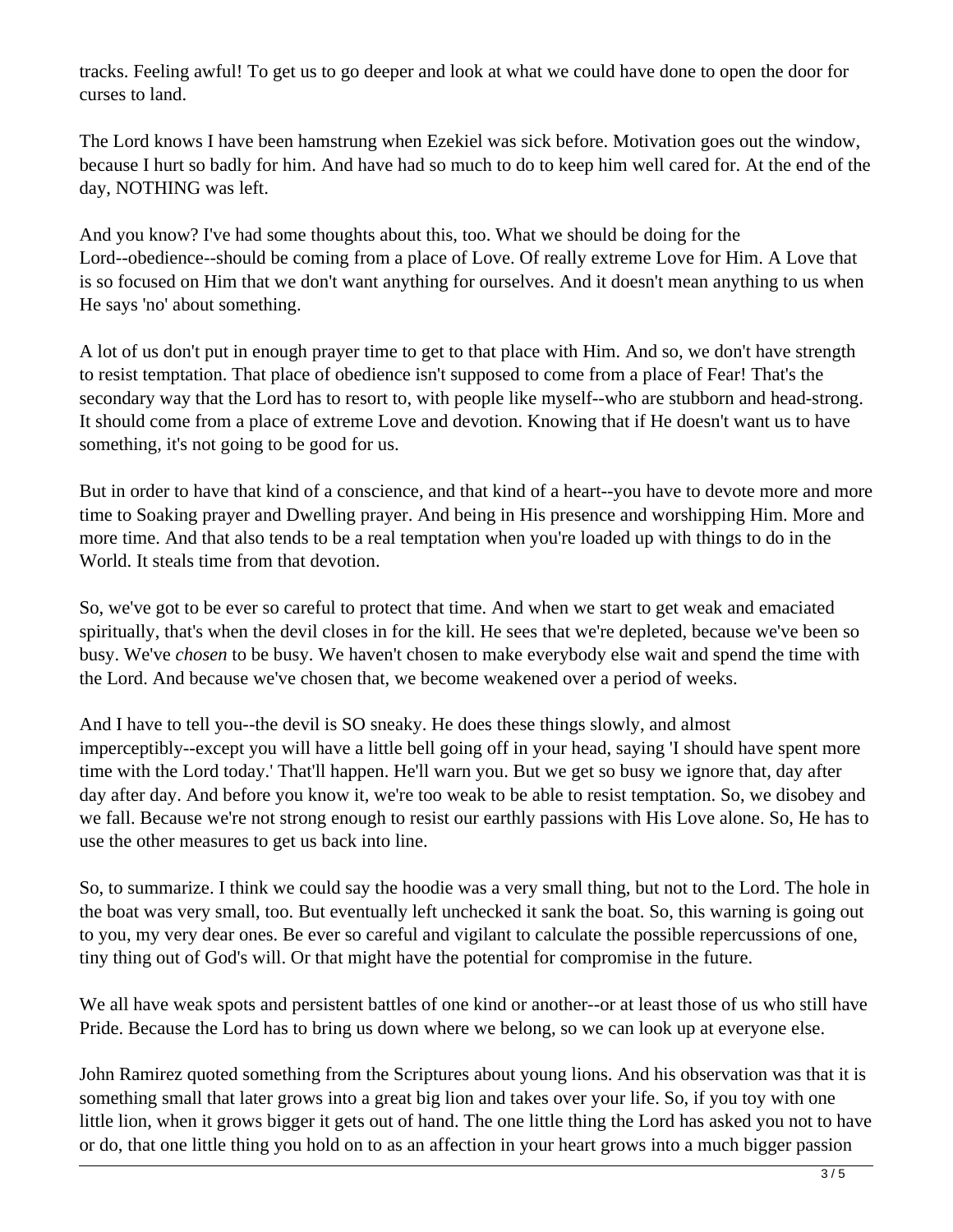which can take over your life. And the devil really knows how to set up opportunities for that.

My dear ones, I am not trying to scare you. Just saying to be consciously examining things that come into your life around this period of time, and calculate how they could grow into monsters. We are being targeted. In all of this, though, we are conquerors through Christ Jesus who lives in us.

Lord, have you anything to share?

Jesus began, *"I love you so much, Clare. And I am committed to bringing you to the phase of spirituality that you desire with all your heart. This is why I allow these things. It is not to punish you, but as you said, to use as a steering fence to keep you safe from the vipers and scorpions.* 

*"You and I have a truly beautiful relationship, and part of that beauty is My promise to keep you on the right track. Each one of you Heartdwellers have the same wonderful relationship, and you've spoken your hearts to Me so many times, that permission to correct you is a given. This way, I keep you tucked into My Heart where the abundant life of love and wisdom flow out upon the world.* 

*"Do not compromise. As Clare learns again and again, there is nothing in this world worth having if it is against My will and best interests for you.*

*"You can fudge and manipulate, but sooner or later I will have to lower the boom, so to speak, and bring you back to My Heart--to your first love.* 

*"Cleave to Me, dear ones, and reject the setups and temptations the enemy has laid for you. Understand he is very subtle. Examine the fruits in the long run. Is there a temptation hidden there? Never overestimate your strength in the face of temptation."*

Boy, is that true! If I had never clicked on that navy-blue hoodie, or on that wine-colored hoodie, I wouldn't have had a problem. But I just couldn't resist. It looked so perfect.

He continued, *"If you are listening very carefully, you will hear My warning either in your head or in your gut. Pay attention to that, and stop it at the entrance, and it will not expand to produce rotten fruit in your hearts.* 

*"I am for you. I am with you. I am in love with each and every one of you! And there is nothing I will withhold from you if it is good for you to have it.* 

*"Trust Me. Listen for My cautions. Consider the repercussions in the long run. And if there is a possibility of compromise, reject it straight out--close the door on it. Walk away from it. RUN away from it!* 

*"Don't I mean more to you than that? Be firm, be strong, be courageous. All the prayers in the world will be of no avail if you compromise and let it get a stronghold in your life.* 

*"Beware of the young lions. This is a secret: when you are faithful to think through things and fully obey Me, I protect you from serious consequences. I love you. I am with you. I hold you. Only, be faithful to listen carefully and obey."*